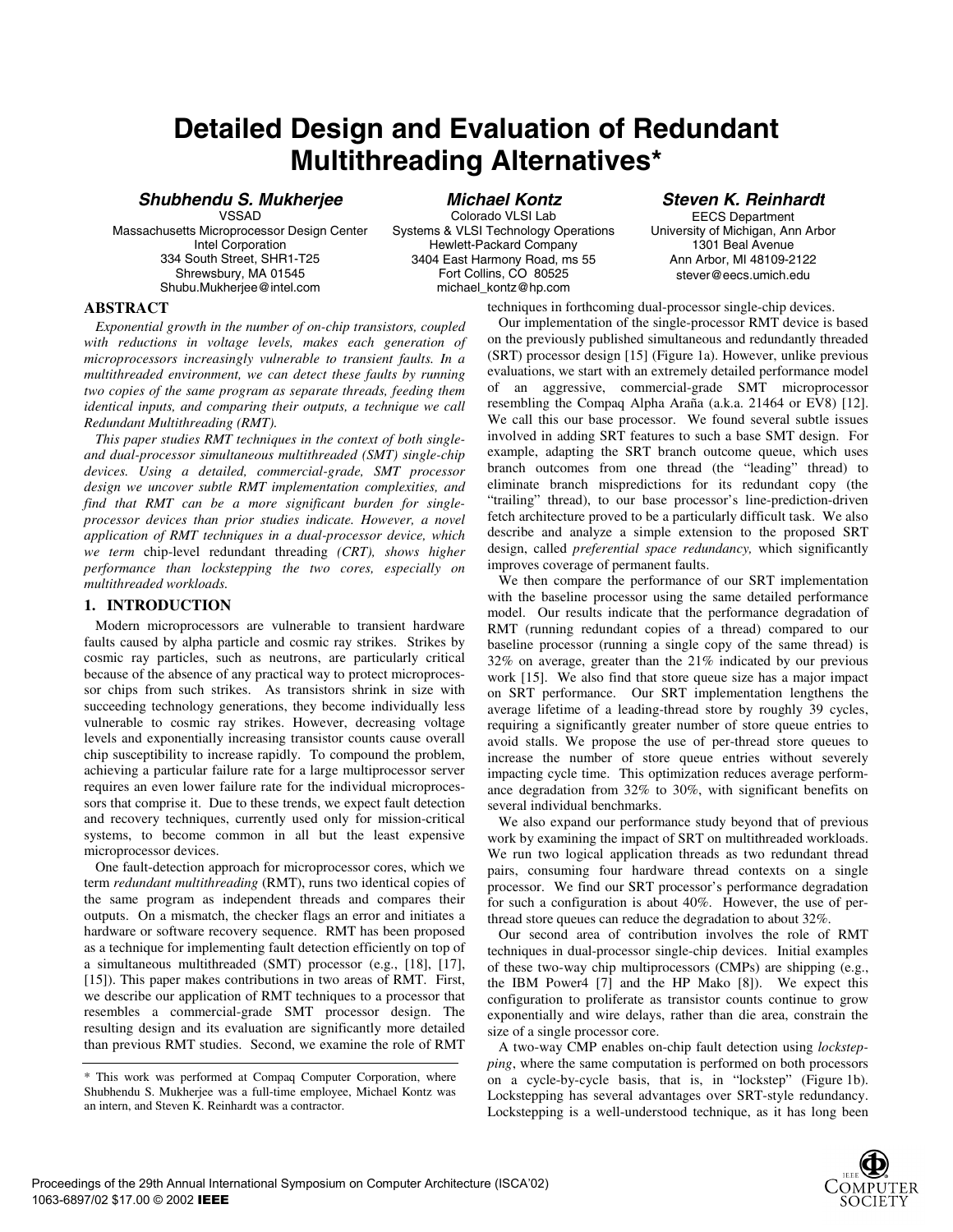

Figure 1. Fault Detection Using SRT, Lockstepped Microprocessors, and CRT. Specifically, in our implementations, the microprocessor<br>pipelines, input replicators, and output comparators are on the same chip. The "rest of th *cache, memory controllers, on-chip router) and off-chip components (memory, disks, other I/O devices).* 

used across separate chips on commercial fault-tolerant systems (e.g., Compaq Himalaya systems [30]), and is used on-chip in some fault-tolerant processors (e.g., the IBM G5 [21]). Lockstepping also provides more complete fault coverage than SRT, particularly for permanent faults, as redundant computations are executed on physically separate hardware. However, lockstepping uses hardware resources less efficiently than SRT, as both copies of a computation are forced to waste resources—in lockstep—on misspeculation and cache misses. Lockstepping also requires all signals from both processors to be routed to a central checker module before being forwarded to the rest of the system, increasing cache-miss latencies.

To combine the fault coverage of lockstepping with the efficiency of SRT, we propose a new technique—*chip-level redundant threading (CRT)*—that extends SRT techniques to a CMP environment (Figure 1c). As in SRT, CRT uses loosely synchronized redundant threads, enabling lower checker overhead and eliminating cache miss and misspeculation penalties on the trailing thread copy. As in lockstepping, the two redundant thread copies execute on separate processor cores; they are not multiplexed as different thread contexts on a single core as in SRT.

On single-thread workloads, CRT performs similarly to lockstepping, because the behavior of CRT's leading thread is similar to that of the individual threads in the lockstepped processors. However, with multithreaded workloads, CRT "cross-couples" the cores for greater efficiency. For example, with two application threads, each core runs the leading thread for one application and the trailing thread for the other. The resources freed up by CRT on each core from optimizing one application's trailing thread are then applied to the more resource-intensive leading thread of a different application. On these multithreaded workloads, CRT outperforms lockstepping by 13% on average, with a maximum improvement of 22%.

The rest of the paper is organized as follows. The next two sections discuss background material: Section 3 describes the specifics of the previously proposed SRT scheme and Section 4 briefly describes our baseline processor architecture. Section 5 begins our contributions, describing our adaptation of SRT concepts to our baseline processor model. Section 6 covers our new chip-level redundant threading (CRT) technique for two-way CMP devices. We describe our evaluation methodology in Section 7 and present results in Section 8. We conclude in Section 9.

## **2. BASIC SRT CONCEPTS**

An SRT processor detects faults by running two identical copies of the same program as independent threads on an SMT processor [15]. For several reasons, it is useful to maintain one thread slightly further along in its execution than the other, creating a distinct *leading* thread and *trailing* thread within the pair. Adding SRT support to an SMT processor involves two key mechanisms: *input replication* and *output comparison*. Input replication guarantees that both threads see identical input values; otherwise, they may follow different execution paths even in the absence of faults. Output comparison verifies that the results produced by the two threads are identical before they are forwarded to the rest of the system, signaling a fault and possibly initiating a system-dependent recovery process if they are not identical.

A key concept introduced in the SRT work is the *sphere of replication*, the logical boundary of redundant execution within a system. Components within the sphere enjoy fault coverage due to the redundant execution; components outside the sphere do not, and therefore, must be protected via other means, such as information redundancy. Values entering the sphere of replication are inputs that must be replicated; values leaving the sphere of replication are outputs that must be compared.

For this paper, we chose the larger of the spheres of replication described in the SRT paper, including the processor pipeline and register files, but excluding the L1 data and instruction caches. Sections 2.1 and 2.2, respectively, review the required input replication and output comparison mechanisms for this sphere. Section 2.3 reviews two SRT performance optimization techniques: *slack fetch* and the *branch outcome queue*.

## **2.1 Input Replication**

Because our sphere of replication excludes the L1 data and instruction caches, we must perform input replication on values coming from these structures, i.e., the results of cacheable loads and instruction fetches. For cached load value replication, SRT proposes a first-in first-out *load value queue*. As each leadingthread load retires, it writes its address and load value to the load value queue. The trailing thread's loads read the load value queue in program order, verifying the load address and retrieving the data. Because the data is not read redundantly out of the cache, the load value queue contents must be protected by some other means, e.g., ECC. The load value queue prevents external updates to shared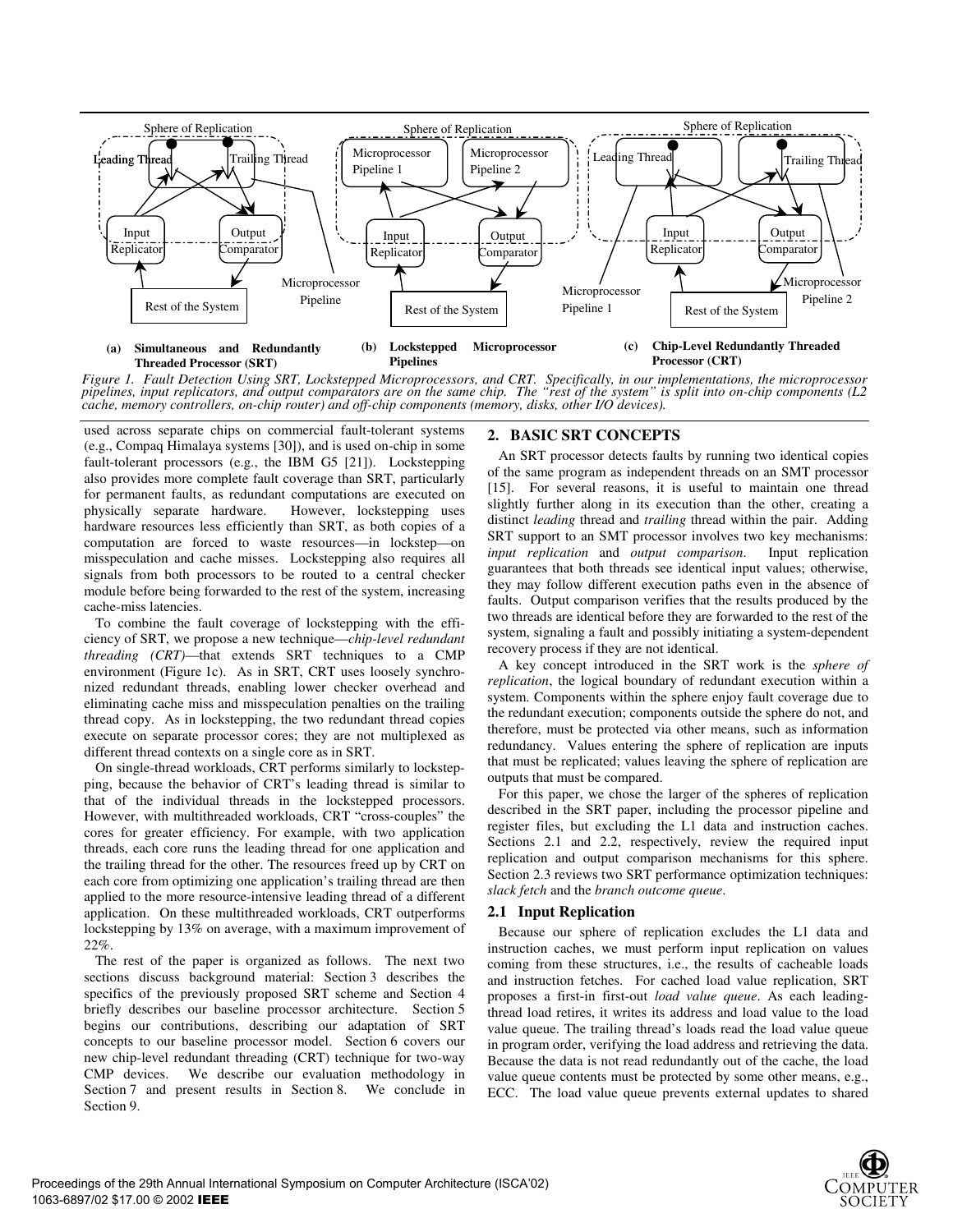*Table 1. Base Processor Parameters* 

| <b>IBOX</b>      | Fetch Width             | 2 8-instruction chunks (from same         |  |  |
|------------------|-------------------------|-------------------------------------------|--|--|
|                  |                         | thread) per cycle                         |  |  |
|                  | Line Predictor          | Predicts two chunks per cycle.            |  |  |
|                  |                         | The two chunks can be non-sequential      |  |  |
|                  |                         | Total number of entries $= 28K$           |  |  |
|                  | L1 Instruction          | 64 Kbytes, 2-way set associative with     |  |  |
|                  | Cache                   | way prediction, 64 byte blocks            |  |  |
|                  | <b>Branch Predictor</b> | 208 Kbits                                 |  |  |
|                  | Memory                  | Store Sets, 4K entries [2]                |  |  |
|                  | Dependence              |                                           |  |  |
|                  | Predictor               |                                           |  |  |
|                  | Rate Matching           | Collapses 2 8-instruction chunks (from    |  |  |
|                  | <b>Buffer</b>           | same thread) to create one map chunk      |  |  |
|                  |                         | with up to 8 instructions                 |  |  |
| <b>PROX</b>      | Map Width               | One 8-instruction chunk (from same        |  |  |
|                  |                         | thread) per cycle                         |  |  |
| QBOX             | Instruction             | 128 entries window                        |  |  |
|                  | Oueue                   |                                           |  |  |
|                  | <b>Issue Width</b>      | 8 instructions per cycle                  |  |  |
| <b>RBOX</b>      | Register File           | 512 physical registers, 256 architectural |  |  |
|                  |                         | registers (64 registers per thread)       |  |  |
| EBOX &           | <b>Functional Units</b> | 8 operations per cycle                    |  |  |
| <b>FROX</b>      | (includes a             | 8 integer units, 8 logic units, 4 memory  |  |  |
|                  | register cache)         | units, 4 floating point units             |  |  |
| <b>MBOX</b>      | L1 Data Cache           | 64 Kbytes, 2-way set associative, 64 byte |  |  |
|                  |                         | blocks, 3 load ports, one write port      |  |  |
|                  | Load Queue              | 64 entries                                |  |  |
|                  | <b>Store Queue</b>      | 64 entries                                |  |  |
|                  | Coalescing              | 16 64-byte blocks                         |  |  |
|                  | Merge Buffer            |                                           |  |  |
| System           | L <sub>2</sub> Cache    | 3 Megabytes, 8-way set-associative, 64    |  |  |
| <b>Interface</b> |                         | byte cache blocks                         |  |  |
|                  | Memory                  | 2 Rambus controllers, 10 Rambus           |  |  |
|                  | <b>Interface</b>        | channels                                  |  |  |
|                  | <b>Network Router</b>   | On-chip two-dimensional mesh router,      |  |  |
|                  | & Interface             | similar to the Alpha $21364$ [10]         |  |  |

memory locations—e.g., from other processors or I/O devices from causing the threads to diverge.

As in the original SRT work, we assume that the instruction space is read-only. Thus, as long as both threads generate the same sequence of program counter values (which they will in the absence of faults), they will receive the same instruction values from the memory system. Most modern systems already require special synchronization operations to modify the instruction space safely; these can be extended if necessary to provide proper replication of instruction values.

Techniques for replicating less frequent inputs, such as uncached load values and interrupt inputs, are also described in the original SRT paper. We leave detailed implementation of these replication mechanisms for future work.

#### **2.2 Output Comparison**

Cacheable stores are the primary form of output from our sphere of replication. SRT proposes an enhanced store queue for output comparison of cacheable stores. Leading-thread store addresses and data are held in the store queue until they are verified by comparing the address and data values generated by the corresponding store in the trailing thread. Once a store has been matched and verified, a single store operation is forwarded outside the sphere. Again, we defer implementation of other required, but less frequent, output comparisons identified in the SRT paper, such as uncached stores and uncached load addresses, to future work.

*Figure 2. Base Processor's Integer Pipeline. I = IBOX consisting of the thread chooser, line prediction, instruction cache access, and the rate matching buffer. P = PBOX consisting of wire delays and register rename, Q = QBOX consisting of instruction queue operations, R = RBOX consisting of register read stages, E = EBOX consisting of functional units, and M = MBOX consisting of data caches, load queue, and store queue. In our evaluation, we assumed the following latencies:*  $I = 4$ ,  $P = 2$ ,  $Q = 4$ ,  $R = 4$ ,  $E = I$ , and  $M = 2$  cycles.

#### **2.3 Performance Optimizations**

An SRT processor lends itself to a few significant performance optimizations. The key insight is that the trailing thread can use information from the leading thread's execution to make its own execution more efficient.

One such situation occurs when the leading thread encounters an instruction cache miss. If the trailing thread is sufficiently delayed, then its corresponding fetch may not occur until the block has been loaded into the instruction cache, avoiding a stall. A similar benefit can be obtained on data cache misses; even though the trailing thread reads load values out of the load value queue, a sufficient lag between the threads will guarantee that the load value queue data will be present when the trailing thread's load executes, even if the corresponding leading-thread access was a cache miss. The original SRT work proposed a *slack fetch* mechanism to achieve this benefit. In slack fetch, instruction fetch of the trailing thread is delayed until some number of instructions from the leading thread has retired, forcing a "slack" between the threads to absorb these cache delays. Our earlier work [15] showed that slack fetch could achieve about a 10% boost in performance on average.

A second optimization uses the result of leading-thread branches to eliminate control-flow mispredictions in the trailing thread. To achieve this effect, SRT proposes a *branch outcome queue*, a simple FIFO that forwards branch and other control flow targets from the leading thread's commit stage to the trailing thread's fetch stage.

## **3. BASE PIPELINE**

Our base processor is an eight-way superscalar SMT machine with four hardware thread contexts. Table 1 lists some of the architectural parameters of our base processor used in this paper.

Figure 2 shows the base processor's pipeline. The pipeline is divided into the following segments: IBOX (instruction fetch), PBOX (instruction rename), QBOX (instruction queue), RBOX (register read), EBOX & FBOX (integer and floating point functional units), and MBOX (memory system). There are additional cycles incurred to retire instructions beyond the MBOX. Below we describe our base processor architecture's specific portions and boxes, which we modified to create an SRT architecture.

## **3.1 IBOX**

The IBOX fetches instructions in 8-instruction "chunks" and forwards them to the instruction rename unit or PBOX. In each cycle, the IBOX fetches up to 16 instructions (two chunks) from a single thread.

In our evaluation, we assume a four-stage IBOX. The first stage chooses the thread for which instructions will be fetched in each cycle. We pick the thread with the minimum number of instructions in its rate-matching buffer, giving an approximation of the ICOUNT fetch policy described by Tullsen, et al [28]. The second stage uses the line predictor to predict two chunk addresses per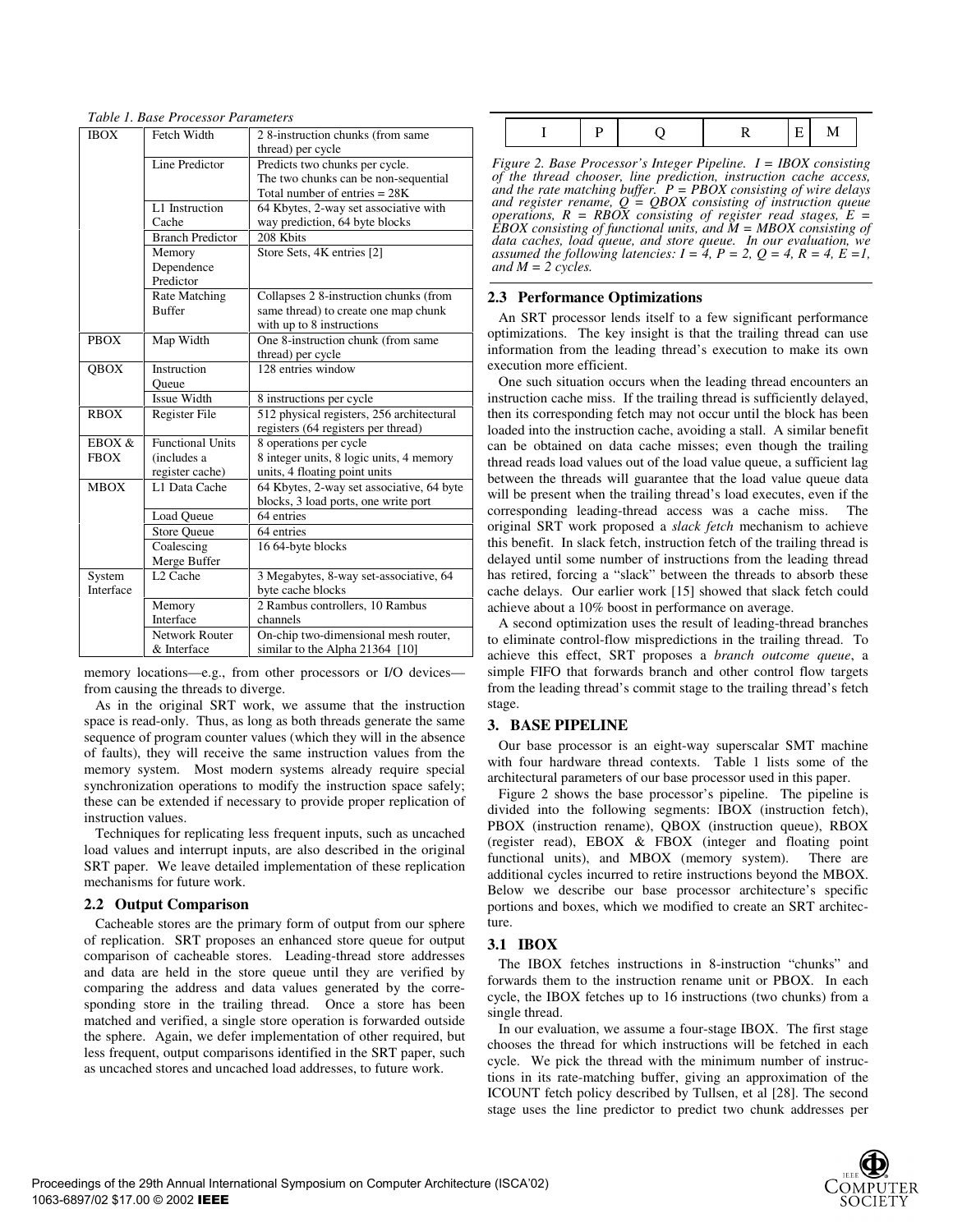

*Figure 3. The load value queue integrated in the MBOX.* 

cycle. As in the Alpha 21264, our base processor's line predictor generates a sequence of predicted instruction-cache line (set and way) indices to drive instruction fetch. The third stage uses these addresses to fetch two potentially non-contiguous chunks of eight instructions each from the instruction cache. In the fourth stage, the processor writes these instructions to the per-thread rate matching buffers. Control-flow predictions from the branch predictor, jump target predictor, and return address stack become available in this stage. If these predictions disagree with the line prediction, the line predictor is retrained and the fetch is reinitiated.

In our base processor, the line predictor is indexed by the predicted line index from the previous cycle. Thus the line predictor must be "primed" with a line prediction from an external source to begin predicting down a different instruction stream, e.g., when the thread chooser decides to switch to a different thread. The thread chooser stores the line predictor's last predictions for each thread and reissues those predictions whenever fetching for a thread is suspended and restarted. The task of selecting either the line predictor's output or the thread chooser's stored prediction to use as the instruction cache index falls on the instruction cache address driver, which is located in the second IBOX stage after the line predictor. There exists a complex interaction between the thread chooser, line predictor, and address driver to facilitate instruction fetch. Section 4.4 discusses how we overcame this complexity to mimic the functionality of SRT's branch outcome queue in this line-prediction-oriented fetch scheme.

## **3.2 PBOX**

The PBOX performs initial processing on instructions fetched by the IBOX, including register renaming and partial decoding. The PBOX also maintains checkpoints of various mapping tables to facilitate fast recovery from branch mispredictions and other exceptional conditions. In our evaluation, we assume that the PBOX occupies two pipeline stages.

## **3.3 QBOX**

The QBOX receives instructions in program order from the PBOX and issues them out of order to the EBOX, FBOX or MBOX when their operands become ready. The QBOX also retires instructions, committing their results to architectural state in program order. The QBOX contains three main structures: the instruction queue, which schedules and issues instructions from the PBOX; the in-flight table, which tracks instructions from issue until they complete execution; and the completion unit, which tracks them up to retirement.

The instruction queue is the most complex part of the QBOX. It holds 128 instructions, and accepts and issues up to eight instructions per cycle. The queue is divided into upper and lower halves, each with 64 entries. Both halves have the same capabilities (in terms of functional units) and each can issue up to four instructions per cycle. An instruction is assigned to a particular queue half based on its position in the chunk created by the rate-matching buffer.

# **3.4 MBOX**

The MBOX processes memory instructions, such as loads, stores, and memory barriers. The QBOX can issue a maximum of four memory operations per cycle, with a maximum of two stores and three loads.

Loads entering the MBOX record themselves in the load queue, probe the data cache and store queue simultaneously, and return their result to the load queue in a single cycle. On a data cache or store queue hit, the data is forwarded in the next cycle to the execution units for bypassing to dependent instructions.

Similarly, stores entering the MBOX record themselves in the store queue and probe the load queue to check for store-load order violation. Store data arrives at the store queue two cycles after the store address. When a store retires, its address and data are forwarded to a coalescing merge buffer, which eventually updates the data cache.

For multithreaded runs, we divide up the 64-entry load and store queues statically among the different threads. Thus, when this base processor runs two threads, we allocate 32 entries to each thread. For multithreaded runs with four threads, we allocate 16 entries to each thread.

## **4. SRT ON OUR BASE PROCESSOR**

One of the major goals of this work is to understand the feasibility and performance impact of implementing SRT extensions on a realistic, commercial-grade SMT processor. As discussed in Section 2, the key SRT mechanisms are input replication and output comparison; we discuss our implementation of these mechanisms on our base processor in Sections 4.1 and 4.2. Section 4.3 describes additional changes required to avoid deadlock situations. One of the greatest challenges in our effort was to map SRT's branch outcome queue to our base processor's line-predictor driven fetch architecture; the specific problems and our solutions are detailed in Section 4.4. Finally, Section 4.5 describes our implementation of *preferential space redundancy*, an enhancement to the original SRT proposal for improved fault coverage.

## **4.1 Input Replication**

We use a variant of SRT's load value queue (LVQ), described in Section 2.1, to forward cached load values from the leading to the trailing thread. Figure 3 shows the relationship of the LVQ to the rest of the MBOX.

Leading-thread loads entering the MBOX probe the load queue, data cache, and store queue, as in the base design. The QBOX completion unit writes the address and data values generated by these loads to the LVQ as the loads retire. Trailing-thread loads bypass all three structures and directly access the LVQ. The LVQ forwards load values to the MBOX output mux, which now has one additional input. Because the QBOX can issue up to three loads per cycle, the LVQ must support three concurrent accesses.

The original SRT design assumes that the trailing thread issues its loads in program order, preserving the FIFO structure of the LVQ. Although we could easily add this constraint to the QBOX scheduler by creating dependences between loads, this approach would limit the trailing thread to issuing at most one load per cycle. Rather than modifying the scheduler to allow three "dependent"

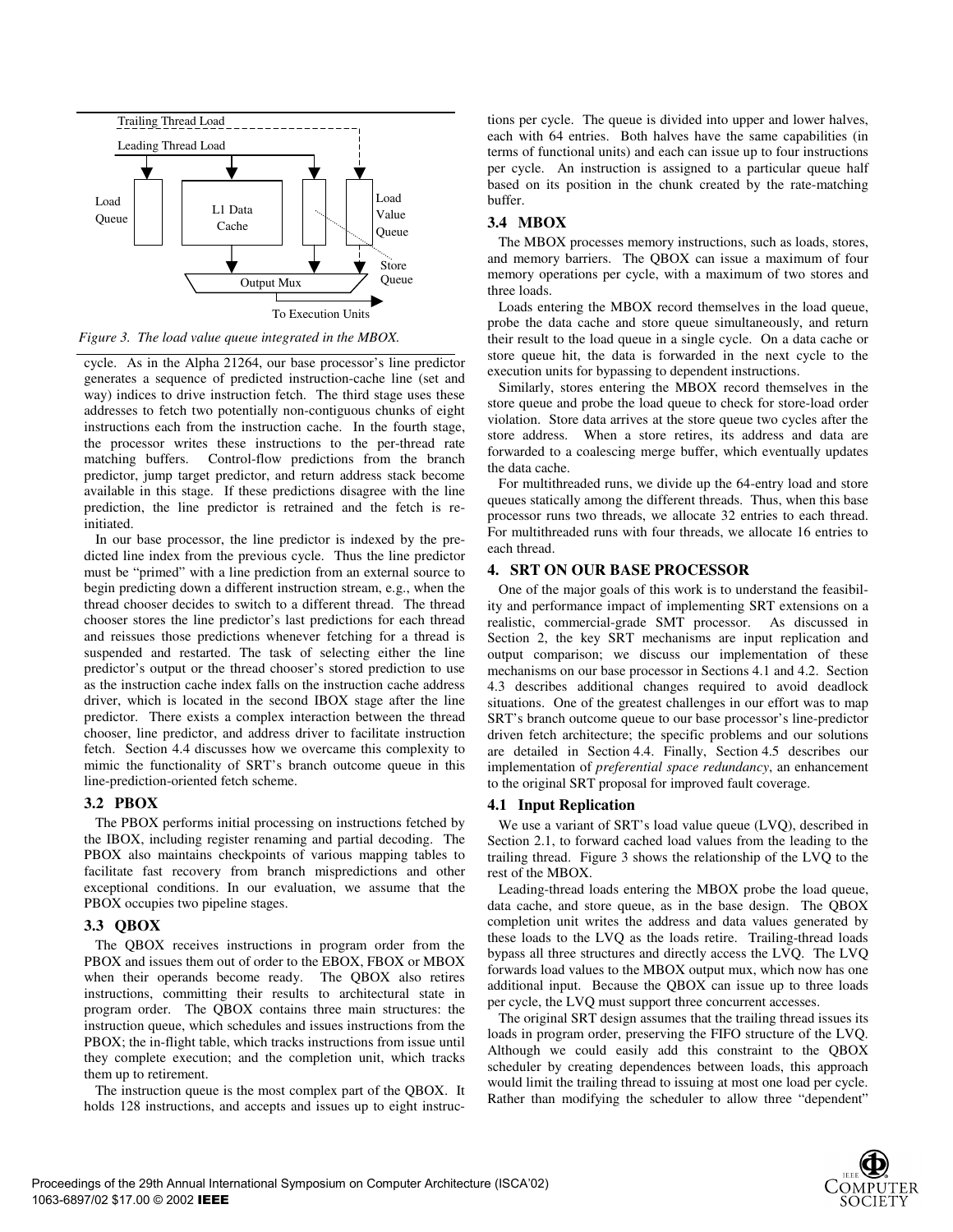loads to issue to the LVQ in a single cycle, we modified the LVQ to allow out-of-order load issue from the trailing thread. Each leading-thread load is assigned a small load correlation tag value by the PBOX, which is written to the LVQ entry along with the load's address and data. Using the line prediction queue, described in Section 4.4, we can easily associate the same tag with the corresponding load from the trailing thread. When the trailing thread issues, it uses this tag to perform an associative lookup in the LVQ to read out the appropriate address and data values. Then, the LVQ entry is deallocated.

This LVQ probe is similar to the lookup done on each load address in the store queue; in fact, it is slightly simpler, since the LVQ need not worry about multiple address matches, partial forwarding cases, or relative ages of entries. Thus, an associative LVQ equal in size to the store queue should be able to support three simultaneous accesses per cycle without adding to the critical path.

The LVQ provides a small additional performance benefit because it keeps the trailing thread's loads out of the load queue, thereby freeing up entries for the leading thread's loads. Thus, when one application program runs in SRT mode with two redundant threads, the leading thread gets all 64 load-queue entries. Similarly, when two application programs run in SRT mode, each with two redundant threads, each leading thread gets 32 load queue entries.

## **4.2 Output Comparison**

As described in Section 2.2, the original SRT proposal included an enhanced store queue to perform output comparison on cacheable stores. We implemented a separate structure, the *store comparator*, which sits next to the store queue and monitors its inputs. When a trailing-thread store instruction and its data enter the store queue, the store comparator searches itself for a matching entry from the leading thread. If a matching entry exists, the store comparator performs the store comparison and signals the store queue that the specific store is ready to be retired to the data cache.

Forcing every leading-thread store to wait in the store queue until the corresponding trailing-thread store is executed increases storequeue utilization significantly, causing additional pipeline stalls when the store queue becomes full. Section 7 shows that these stalls degrade SRT performance noticeably relative to the base architecture. However, because the data cache is outside our sphere of replication, the cache cannot be updated until this output comparison is performed. Meanwhile, subsequent leading-thread loads must compare against these waiting stores to obtain the latest memory values, just as they compare against speculative stores in the base architecture. Thus we see no practical alternative to leaving these stores in the store queue until they are checked.

Unfortunately, the store queue CAM is a critical path in our base architecture; increasing its size beyond 64 entries would force the CAM to be pipelined across multiple cycles, increasing the load-touse delay and adversely affecting performance. Instead, we propose addressing this problem by creating separate per-thread store queues of 64 entries each. Although this proposal does not increase the size of any individual store queue CAM, the physical implementation may still be challenging because of the additional wires and multiplexors introduced in the path of the load probe. Nevertheless, our results in Section 7 do show that per-thread store queues can provide a significant boost in performance.

## **4.3 Avoiding Deadlocks**

An SMT machine is vulnerable to deadlock if one thread is allowed to consume all of a particular resource (e.g., instruction queue slots) while stalled waiting for another thread to free a



*Figure 4. The Line Prediction Queue in the IBOX Line Prediction Unit.* 

different resource or post a synchronization event. Our base design assumes that such inter-thread dependencies do not exist. While this assumption is valid for conventional multithreaded workloads, dependencies between leading and trailing threads in an SRT machine significantly increase the possibility of deadlock. In particular, the leading thread's dependence on seeing a corresponding store from the trailing thread before freeing a store-queue entry can lead to frequent deadlocks.

For example, the leading thread can easily fill the QBOX instruction queue, backing up into the PBOX pipeline itself. In this case, the trailing thread is unable to move instructions from its IBOX rate-matching buffer into the PBOX. If the leading thread is stalled waiting for a matching trailing-thread store, deadlock results. To avoid this situation, we made all PBOX storage structures per thread, and reserved space for one chunk per thread in the QBOX queue. Because the IBOX already contained per-thread rate matching buffers, no changes were needed there.

A second class of deadlocks induced by our line prediction queue is covered in Section 4.4.2.

## **4.4 Implementing the Branch Outcome Queue**

The original SRT design proposed a simple FIFO called the branch outcome queue, which forwards leading-thread branch targets to the trailing thread's fetch stage. Ideally, since this queue represents a perfect stream of target predictions (in the absence of faults), the trailing thread should never fetch a misspeculated instruction. Unfortunately, our base processor uses a line predictor to access the instruction cache; the branch and other control-flow predictors serve only to verify these line predictions. Because the line predictor's misprediction rate is significant (between 14% and 28% for our benchmarks), using the branch outcome queue in place of the branch target prediction structures, as originally proposed, would still allow a noticeable amount of misfetching on the trailing thread.

A simple alternative is to share the line predictor between the two redundant threads, in the hope that the leading thread would train the line predictor, improving prediction accuracy for the trailing thread. Unfortunately, this scheme does not work well due to excessive aliasing in the line prediction table**.**

Instead, we adapt the concept of the branch outcome queue to fit the base design, and use a *line prediction queue* to forward correct line predictions from the leading to the trailing thread. The line prediction queue provides perfect line predictions to the trailing thread in the absence of faults, thereby completely eliminating misfetches.

The implementation of the line prediction queue was quite challenging, and required careful consideration to maintain perfect line prediction accuracy and avoid deadlocks. We organize the design issues into two parts: those involved with reading predictions from the line prediction queue on the IBOX end and those regarding writing predictions to the line prediction queue on the QBOX end. Although the details of our design are specific to our base architecture, we believe many of the challenges we encoun-

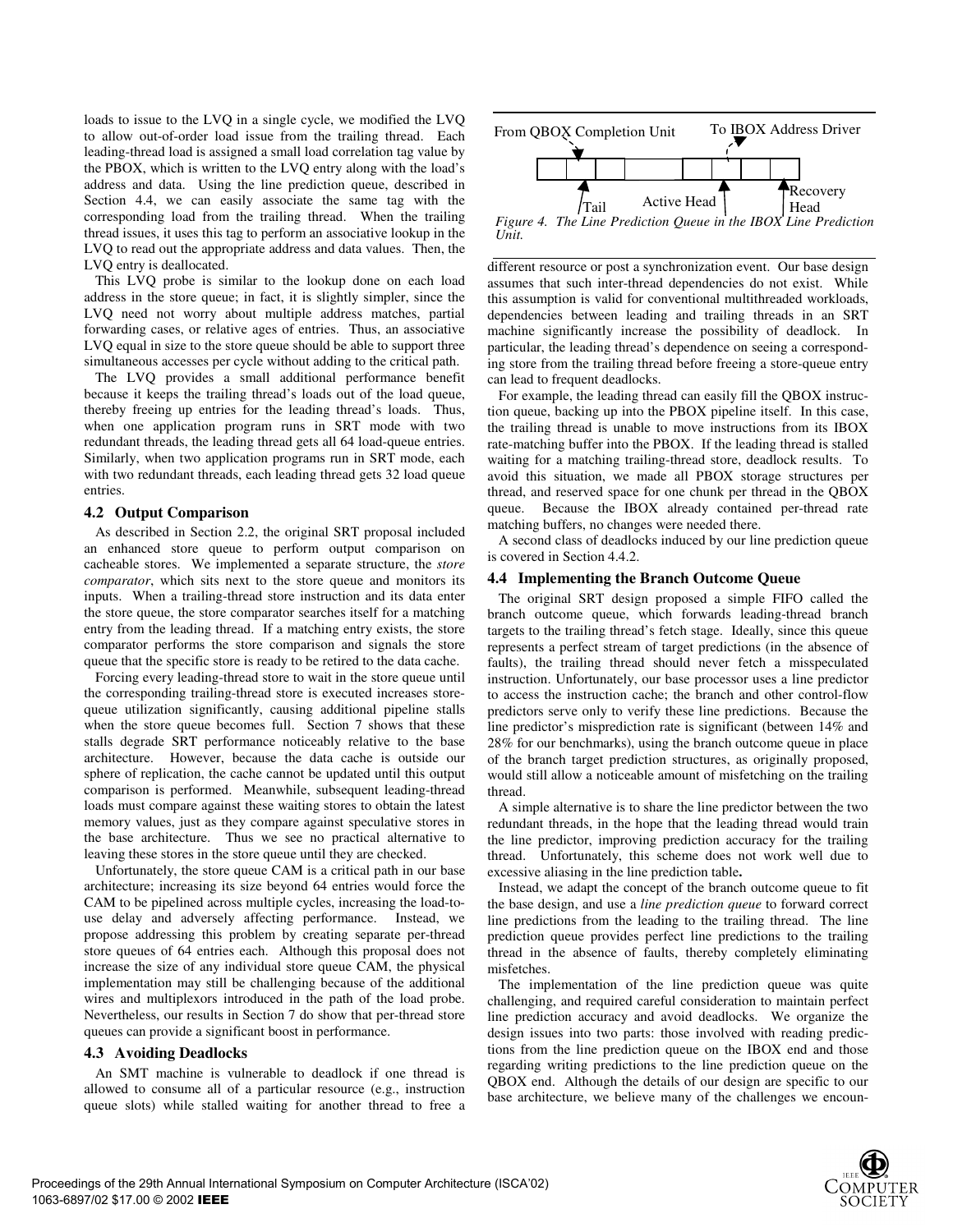tered are inherent to most modern microarchitectures, which are not designed to generate or operate on a precise sequence of fetch addresses. We were certainly surprised that a seemingly straightforward feature, added easily to our earlier SimpleScalar-based simulator, induced such complexities in this more realistic design.

After incorporating the line prediction queue into our design, we found that the "slack fetch" mechanism of the original SRT design, described in Section 2.3, was not necessary. The inherent delay introduced by waiting for leading-thread retirement before initiating the corresponding trailing-thread fetch was more than adequate to provide the benefits of slack fetch. In fact, given the store-queue pressure discussed in Section 7.1, we found that the best performance was achieved by giving the trailing thread priority, and fetching based on the line prediction queue whenever a prediction was available.

## **4.4.1 Reading from the Line Prediction Queue**

One set of line prediction queue challenges came about because the IBOX was not designed to expect a precise stream of line predictions. Specifically, as described in Section 3.1, the line predictor sends predictions to the address driver mux, but does not know whether the prediction is selected by the address driver or not. Even if the address driver selects the line predictor's output, the access may be a cache miss, requiring the prediction to be resent after the needed block is filled from the L2 cache.

A conventional line predictor is happy to repeatedly predict the same next line, given the same input (e.g. from the thread chooser's stored prediction latch). However, the line prediction queue stores a precise sequence of chunk addresses; if a prediction is read from the line prediction queue but not used, a gap will appear in the trailing thread's instruction stream.

We addressed this problem in two steps. First, we enhanced the protocol between the address driver and line predictor to include an acknowledgment signal. On a successful acceptance of a line prediction, the address driver acks the line predictor, which advances the head of the line prediction queue. Otherwise, the line prediction queue does not adjust the head, and resends the same line prediction on the subsequent cycle.

Instruction cache misses require additional sophistication; in these cases, the address driver does accept a line prediction from the line prediction queue, but must reissue the same fetch after the miss is handled. To deal with this and similar situations, we provided the line prediction queue with two head pointers (Figure 4). The *active head* is advanced by acks from the address driver, and indicates the next prediction to send. A second *recovery head* is advanced only when the corresponding instructions have been successfully fetched from the cache. Under certain circumstances, including cache misses, the IBOX control logic can request the line prediction queue to roll the active head back to the recovery head, and reissue a sequence of predictions.

## **4.4.2 Writing to the Line Prediction Queue**

The tail end of the line prediction queue, where leading-thread instructions retiring from the QBOX generate predictions for the trailing thread, also presented some challenges. Each line prediction queue entry corresponds to a single fetch chunk, i.e., a contiguous group of up to eight instructions. To achieve reasonable fetch efficiency, the logic at the QBOX end of the line prediction queue must aggregate multiple retired instructions into a single chunk prediction. The key decision made by this logic is when to terminate a trailing-thread fetch chunk and actually record a prediction in the line prediction queue.

Some chunk-termination situations are clear, such as when two retiring instructions have non-contiguous addresses, or when the eight-instruction chunk limit has been reached. However, other necessary criteria were more subtle, and resulted in deadlocks when they were ignored. For example, a memory barrier instruction is not eligible to retire until all preceding stores have flushed from the store queue. If a store precedes a memory barrier in the same leading-thread fetch chunk, the store will not flush until the corresponding trailing-thread store executes. However, this trailing-thread store will not be fetched until the chunk is terminated and its address is forwarded via the line prediction queue. Under normal circumstances (in non-SRT mode), we will not terminate the chunk until the memory barrier retires, as it is a contiguous instruction and can be added to the current chunk. To avoid this deadlock situation, however, we must force termination of the trailing-thread fetch chunk whenever the oldest leadingthread instruction is a memory barrier.

A similar situation arises due to base processor's handling of partial data forwarding. For example, if a word load is preceded by a byte store to the same location, our base processor flushes the store from the store queue so that the load can pick up the full word from the data cache. If the store and load are in the same leadingthread fetch chunk, we must terminate the chunk at the store to allow the trailing-thread's store to be fetched. Then the store will be verified and exit the store queue, enabling the load to execute.

Interestingly, the line prediction queue logic can occasionally create trailing-thread fetch chunks that are larger than those of the leading thread. For example, a predicted taken branch in the middle of a leading-thread fetch chunk will cause the chunk to be terminated. If the branch was mispredicted, and actually fell through, we can add the fall-through instructions to the trailing thread's fetch chunk.

#### **4.5 Improving Fault Coverage**

The original SRT proposal focuses on detection of *transient* faults, which only temporarily disrupt processor operation. For example, a cosmic ray may strike a latch and change its stored value; this fault will last only until the latch is next written, at which time it will again have a correct state. However, microprocessors are also vulnerable to *permanent* faults, which can arise due to manufacturing defects or electromigration. A transient fault in a rarely written latch value (e.g., a mode bit written only at boot time) may also behave like a permanent fault. This section describes how we extended our SRT design to provide improved coverage of permanent faults with negligible performance impact.

The original SRT design's vulnerability to permanent faults is due to the combination of space redundancy (where redundant instructions use physically distinct hardware resources) and time redundancy (where redundant instructions use the same hardware resource at different times). Note that the same pair of instructions can be covered by space redundancy in some portions of the pipeline and time redundancy in others. Time redundancy provides effective coverage for transient and some timing-dependent faults, but is not effective for detecting permanent hardware faults.

We introduce a new technique, called *preferential space redundancy*, which simply biases an SRT processor to provide space redundancy rather than only time redundancy whenever the option exists. As a concrete example, we implemented preferential space redundancy for the QBOX instruction queue, providing extremely high coverage of permanent faults in this critical structure. We leverage our base processor's partitioning of the queue into upper and lower halves. When a leading-thread instruction executes, it records which half of the queue it traversed. We add the up-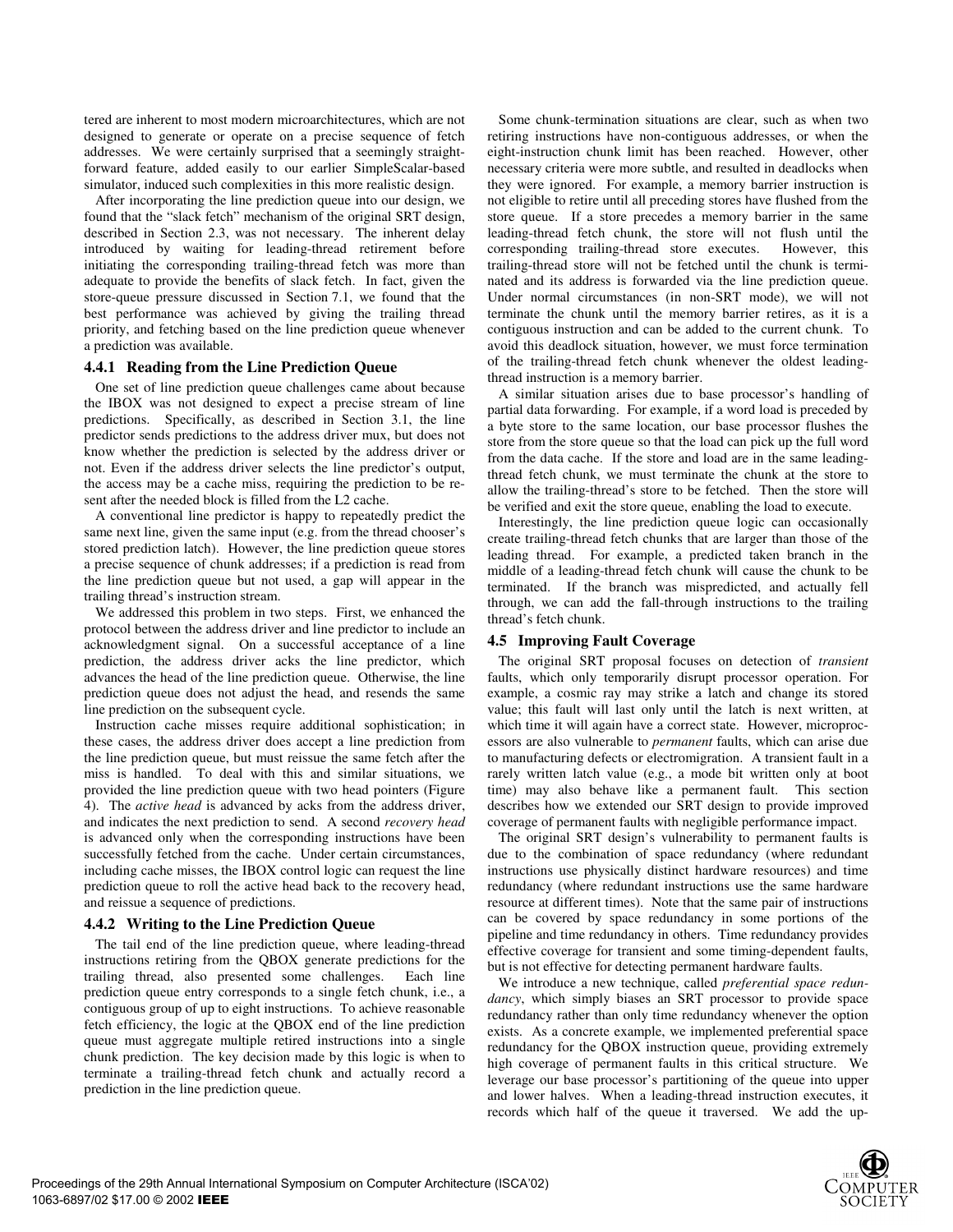

*Figure 5. CRT processor configuration. The arrows represent threads in the processors. A and B are logically distinct programs. Each program runs a redundant copy: a leading copy and a trailing copy in the physically distinct processor pipelines. Note that the leading thread of A is coupled with the trailing thread of B and vice versa in the two processors.* 

per/lower selection bits for all instructions in a fetch chunk to each line prediction queue entry as it is forwarded to the trailing thread's fetch stage. These bits are carried along to the QBOX, which then assigns the corresponding trailing-thread instructions to the *opposite* half of the queue relative to their leading-thread counterparts. We thus guarantee that corresponding instructions are handled by distinct IQ entries. Section 7.1.1 will show that this technique virtually eliminates all time redundancy in the instruction queue and function units without any loss in performance.

Preferential space redundancy applies only to situations in which there are multiple identical structures to provide space redundancy, such as queue entries or function units. Fortunately, the remaining structures that provide only time redundancy are primarily transmission lines, which can be protected from single permanent faults by the addition of parity bits. We therefore believe that an SRT processor can be designed to detect most, if not all, single permanent faults, in addition to the transient faults for which it was originally designed.

#### **5. CHIP-LEVEL REDUNDANT THREADING**

In this section, we extend SRT techniques to the emerging class of chip multiprocessors (CMPs) to create a *chip-level redundantly threaded (CRT)* processor, achieving lockstepping's permanent fault coverage while maintaining SRT's low-overhead output comparison and efficiency optimizations. The basic idea of CRT is to generate logically redundant threads, as in SRT, but to run the leading and trailing threads on separate processor cores, as shown in Figure 5.

The trailing threads' load value queues and line prediction queues now receive inputs from leading threads on the other processor. Similarly, the store comparator, which compares store instructions from redundant threads, receives retired stores from the leading thread on one processor and trailing thread on another processor. Clearly, to forward inputs to the load value queue, line prediction queue, and the store comparator, we need moderately wide datapaths between the processors. We believe that the processor cores can be laid out on the die such that such datapaths do not traverse long distances. These datapaths will be outside the sphere of replication and must be protected with some form of information redundancy, such as parity.

CRT processors provide two advantages over lockstepped microprocessors. First, in lockstepped processors, all processor output signals must be compared for mismatch, including miss requests from the data and instruction caches. This comparison is in the critical path of the cache miss, and often adversely affects performance. More generally, the checker must interpose on every logical signal from the two processors, check for mismatch, and then forward the signal outside the sphere of replication. Of course, a CRT processor incurs latency to forward data to the line prediction queue, load value queue, or store comparator, but these queues serve to decouple the execution of the redundant threads and are not generally in the critical path of data accesses.

Second, CRT processors can run multiple independent threads more efficiently than lockstepped processors. By pairing leading and trailing threads of different programs on the same processor, we maximize overall throughput. A trailing thread never misspeculates, freeing resources for the other application's leading thread. Additionally, in our implementation, trailing threads do not use the data cache or the load queue, freeing up additional resources for leading threads.

Our evaluation, detailed in Section 7.2, shows that our CRT processor performs similarly to lockstepping for single-program runs, but outperforms lockstepping by 13% on average (with a maximum improvement of 22%) for multithreaded program runs.

## **6. METHODOLOGY**

This section describes the performance model, benchmarks, target architecture parameters, and evaluation metric that we used for our evaluation.

## **6.1 Asim: The Performance Model Framework**

Asim [4] is a performance model framework, which was used to build an extremely detailed performance model of a modern, aggressive, dynamically scheduled, eight-wide SMT processor resembling the Alpha Araña processor. This model provides cycleby-cycle simulation of most of the components in this base processor. We modified this detailed base processor model written in Asim to create the SRT and the CRT processor models.

#### **6.2 Benchmarks**

For our evaluation with single programs, we used all the 18 SPEC CPU95 benchmarks (http://www.spec.org). To get to the interesting portions of the benchmarks, we skipped between 250 million and 2 billion instructions. Then, we warmed up the processor structures for one million instructions and executed 15 million committed instructions for each program.

For our evaluation with multiple programs, we combined a subset of the SPEC CPU95 programs. For runs with two programs, we combined two of *gcc*, *go*, *fpppp*, and *swim*. The four benchmarks generate a total of six pairs. Similarly, for our four-program runs, we combined four of *gcc*, *go*, *ijpeg*, *fpppp*, and *swim* to generate a total of 15 combinations. We ran 15 million committed instructions for each program. Thus, our CRT processor running four logical threads executed a total of 120 million instructions (15 million instructions per program  $\times$  4 programs  $\times$  2 redundant threads per program).

We did not use the SPEC CPU2000 suite partly due to limitations in our simulation environment, and partly to allow us to compare our single-program SRT results with our earlier evaluation [15], which also used SPEC CPU95.

## **6.3 Target Architecture & Parameters**

We simulate four target architectures: the base processor, lockstepping, SRT, and CRT. We listed the basic processor's parameters in Table 1.

For the lockstepped processor, we chose two configurations. The first one—Lock0—has an ideal (but unrealistic) checker that executes in zero cycles. The second one—Lock8—is a more realistic checker that incurs an eight-cycle penalty to do the lockstep checking. We believe 8 cycles is realistic because of dense wiring to the centralized checker, wire delays, latency within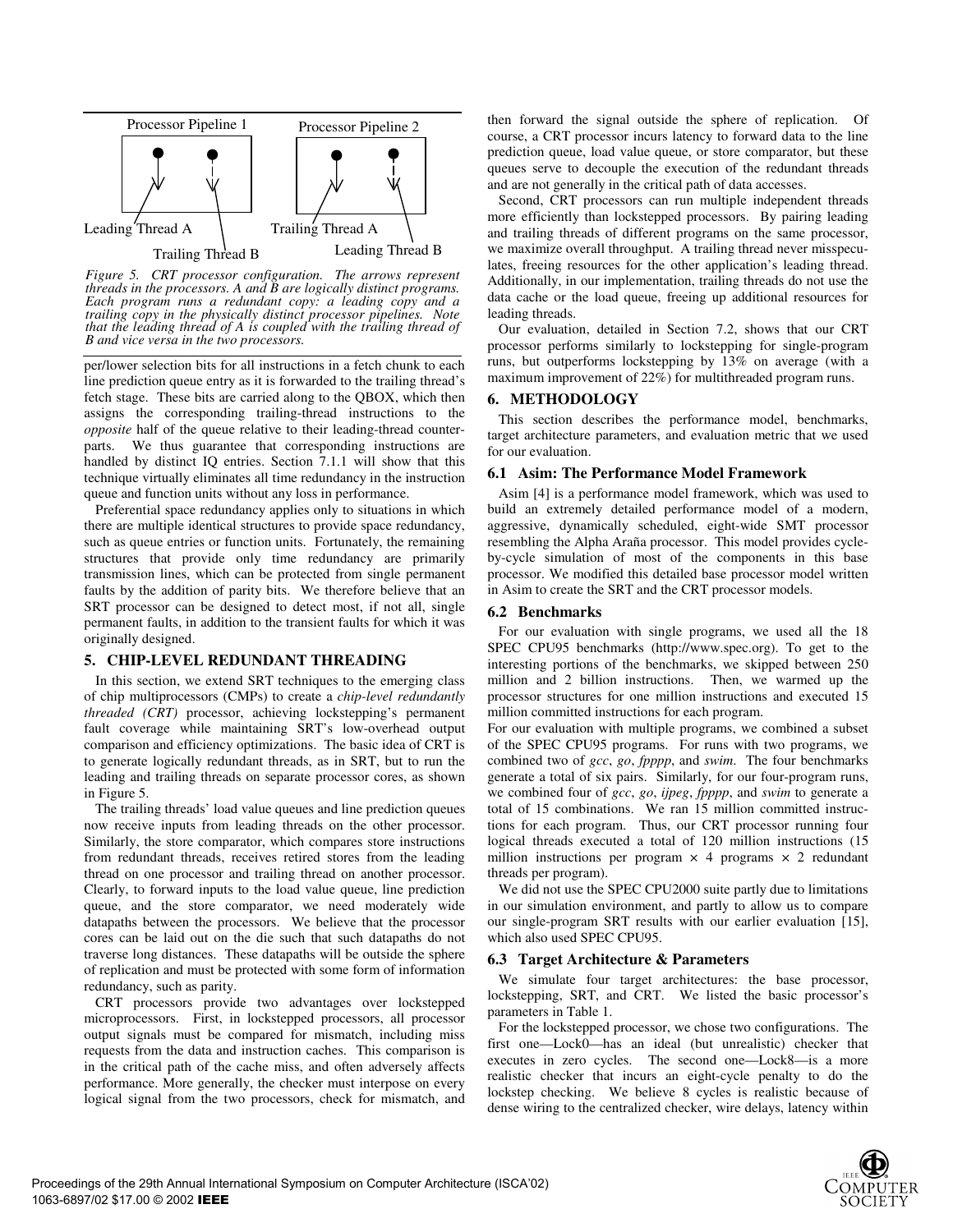

*Figure 6. SMT-Efficiencies for one logical thread for four single-processor configurations. Base2 = base processor running one logical thread with two redundant copies, but no input replication or output comparison. SRT + ptSQ = SRT with per-thread store queue (with each store queue having 64 entries). SRT + noSC = SRT with no Store Comparison. "1.0" on the vertical axis represents the SMT-Efficiency of the base processor for one logical thread (running the same program) with no redundant copies.* 

the checker itself to do the comparisons, and the logic required to tolerate minor synchronization errors between processors. Many checkers allow processors to go out of lockstep briefly to tolerate non-deterministic timing, as can occur when one processor requires an extra cycle to address a correctable ECC fault in an internal structure such as the TLB.

For the SRT architecture, we conservatively assumed 4 cycles to forward line predictions from the QBOX to IBOX and 2 cycles to forward load values from the QBOX to the MBOX. For the CRT architecture, we assumed an additional 4-cycle penalty to forward data from one processor to the other processor's line prediction queue, load value queue, and store comparator.

#### **6.4 Evaluation Metric**

*Instructions per cycle (IPC)* is not a useful metric to compare SMT architectures, even though it has proven to be quite useful for single-threaded machines [22][19]. An SMT architecture may improve its overall IPC by favoring a more efficient thread (perhaps one with fewer cache misses and branch mispredictions), simply avoiding the challenging part of the workload.

Instead, we use *SMT-Efficiency* as a metric to evaluate the performance of our SRT, lockstepped, and CRT architectures. We compute SMT-Efficiency of an individual thread as the IPC of the thread in SMT mode (and running with other threads) divided by the IPC of the thread when it would run in single-thread mode through the same SMT machine. Then, we compute the SMT-Efficiency for all threads, as the arithmetic mean of the SMT-Efficiencies of individual threads. This arithmetic mean is the same as Snavely and Tullsen's weighted speedup metric [22].

## **7. RESULTS**

This section evaluates the performance of the SRT, lockstepping, and CRT techniques using one or more independent logical threads. A logical thread runs an independent program, such as gcc. Normally, without any fault detection, a logical thread maps to a single hardware thread. However, in redundant mode, a logical thread is further decomposed into two hardware threads, each running a redundant copy of the program. Section 7.1 examines the performance of our SRT design using one and two logical threads.

This section also shows how preferential space redundancy can improve SRT's fault coverage. Section 7.2 compares the performance of lockstepped and CRT processors using one, two, and four logical threads.

## **7.1 SRT**

This section begins by analyzing the impact of preferential space redundancy, then evaluates the performance of our SRT design for one and two logical threads in detail.

## **7.1.1 Preferential Space Redundancy**

This section examines the preferential space redundancy technique described in Section 4.5. We changed the scheduling policy of the SRT processor to direct corresponding instructions from the redundant threads to different halves of the QBOX, thereby improving fault coverage.

Figure 7 shows that, on average, without preferential space redundancy 65% of instructions go to the same functional unit. The fraction of corresponding instructions entering the same functional unit is higher than 50% because instructions are directed to a specific half of the queue based on their positions in the chunk forwarded to the QBOX. It is likely that instructions in both the leading and trailing threads will have instructions in similar positions of their chunks, which force them to go to the same half of the queue and, eventually, to the same functional unit. However, enabling preferential space redundancy reduces such instructions to 0.06%, thereby dramatically improving the fault coverage of the processor. The number is non-zero because if a different half is not available for the trailing thread, then the scheduler is forced to issue it in the same half. This technique, however, provides no performance degradation (not shown here), and in a few cases, such as hydro2d, improves performance because of better load balancing on the QBOX halves. Our remaining results in this section use preferential space redundancy.

## **7.1.2 One Logical Thread**

Figure 6 shows the performance of the SRT processor for one logical thread. SRT, on average, degrades performance over running just the single thread (without any redundant copies) by 32%. However, SRT techniques improve performance over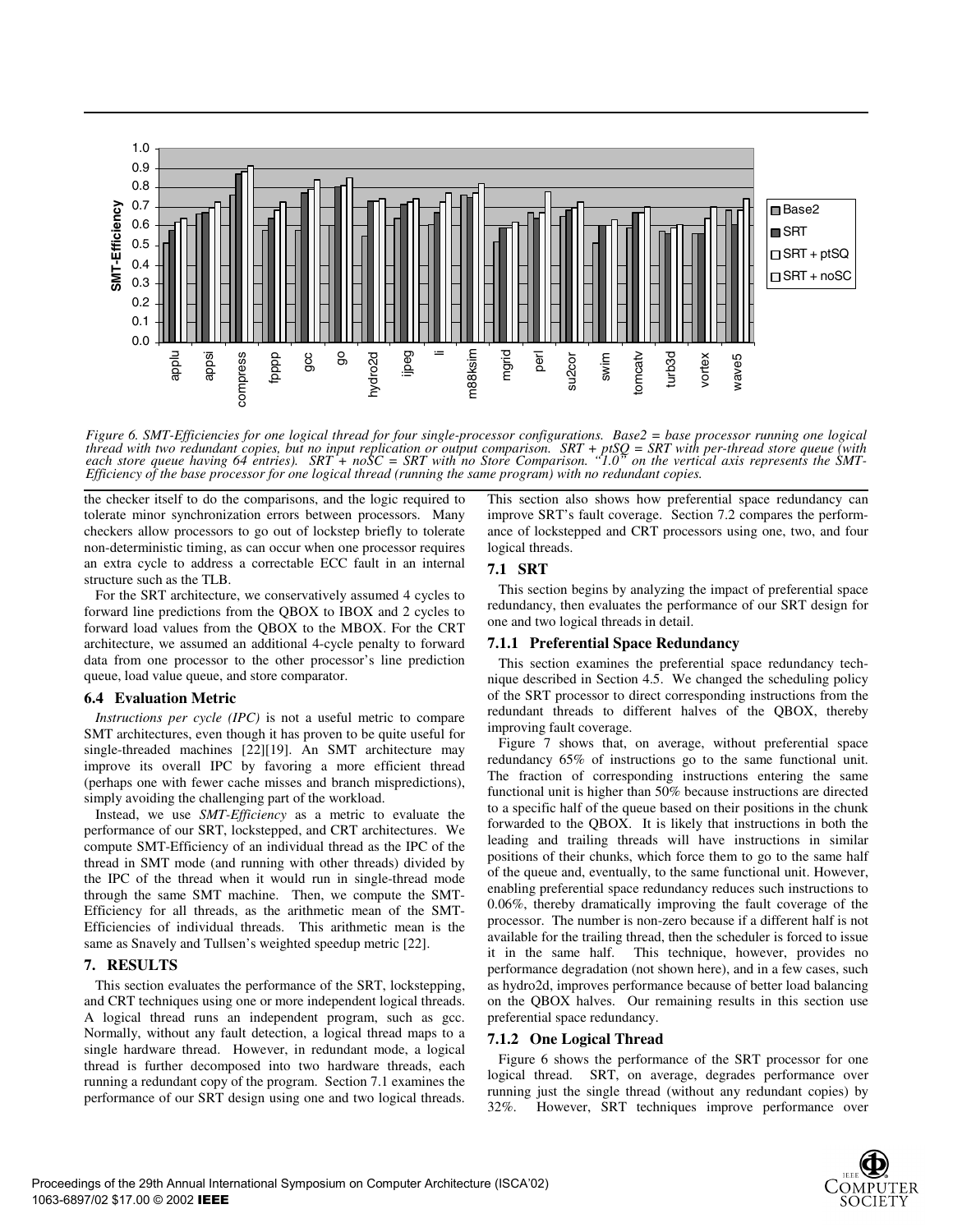

*Figure 7. Percentage of corresponding instructions from redundant threads in the SRT processor entering the same functional unit (for one logical thread) in the absence of preferential space redundancy. With preferential space redundancy (not shown), the fraction of corresponding instructions entering the same functional unit is almost zero.*

running two redundant copies of the same program (without any input replication or output comparison)—base2 in the figure—by 11%. This improvement is due to the positive effects of the load value queue and line prediction queue in the SRT processor. The load value queue reduces data-cache misses in two ways: the trailing thread cannot miss, as it never directly accesses the cache, and the leading thread thrashes less in "hot" cache sets because it does not compete with the trailing thread. We find that the SRT processor, on average, has 68% fewer data cache misses compared to the base processor running redundant copies of two threads.

The store comparator is one of the key bottlenecks in the SRT design. As explained in Section 4.2, the store comparator increases the lifetime of a leading thread's stores, which must now wait for the corresponding stores from the trailing thread to show up before they can retire. On average, for one logical thread, the store comparator increases the lifetime of a leading thread's store by 39 cycles. Eighteen of these cycles represent the minimum latency for the trailing-thread store to fetch and execute; the extra 21 cycles come from queuing delays in the line prediction queue and processor pipeline.

Consequently, increasing the size of the store queue has significant impact on performance because this allows other stores from the leading thread to make progress. Using a per-thread store queue (with 64 entries per thread) improves the SMT-Efficiency by 4%, bringing the degradation to only roughly 30%. Completely eliminating the impact of the store comparator (SRT + noSC in the figure), perhaps with an even bigger store queue, would improve performance by another 5% and reduce the performance degradation to 26%.

Our 30% performance degradation for an SRT processor (with the per-thread store queue) is higher than our prior work [15], which reported only 21% degradation. We believe this discrepancy arises because our base processor's structures are optimized primarily for uniprocessor performance, making its multithreaded performance relatively worse than that reported by our Simplescalar/SMT model.

#### **7.1.3 Two Logical Threads**

Interestingly, the per-thread store queue provides significantly greater benefits for two logical threads. Figure 8 shows results for the SRT processor variants for two logical threads. The overall degradation of the base SRT processor is 40% on average, about 8% higher than experienced by one logical thread, due to the



*Figure 8. Relative SMT-Efficiencies for two logical threads for four single-processor configurations. The numbers are relative to SMT-Efficiencies for two logical threads running through our base processor without any redundancy. Base 2 = base processor running two logical threads, each with two redundant copies, but no input replication or output comparison. SRT + ptSQ = SRT with per-thread store queue (with each store queue having 64 entries). SRT + noSC = SRT with no store comparator.*

greater resource pressures caused by the additional threads. However, adding a per-thread store queue significantly boosts the performance (by 15%) and reduces the degradation to only 32%, which is comparable to the 30% degradation experienced by one logical thread. The performance boost from the per-thread store queue is higher because the average lifetime of a leading thread's store goes up to 44 cycles with two logical threads (compared to 39 cycles for one logical thread). Eliminating the store comparator entirely would provide only another 5% boost in performance, indicating that other resources are now the primary bottleneck.

The per-thread store queue provides significantly greater improvement in SMT-Efficiencies for gcc+fpppp, gcc+go, and gcc+swim compared to go+fpppp, go+swim, and swim+fpppp. Nevertheless, the overall IPC improvements of the SMT machines are comparable across all six benchmark configurations. The IPC improvements are 23%, 18%, 11%, 26%, 13%, and 9%, respectively for the six configurations. This suggests that the absence of the per-thread store queue penalizes the threads with low IPCs more than it penalizes threads with high IPCs, thereby decreasing the overall SMT-Efficiency.

#### **7.2 CRT**

This section compares the performance of our CRT processor with lockstepping for one, two, and four logical threads. We examine two versions of lockstepping—Lock0 and Lock8. Lock0 is an unrealistic implementation with a zero-cycle penalty for the checker. Lock8 is a more realistic implementation with an eightcycle penalty for the checker.

#### **7.2.1 One Logical Thread**

Figure 9 compares the performance of CRT variants with lockstepping for one logical thread. For a single logical thread, a CRT processor performs similarly to Lock8 (about 2% better on average). This result is expected, because the CRT processor's leading thread, which behaves similarly to the threads in the lockstepped processor, dominates its performance. The slight improvement in performance arises because all L2 cache misses incur higher penalty in Lock8 due to the presence of the checker. The absence of the checker (as in Lock0, the base case for the figure) would improve Lock8's performance by about 5%.

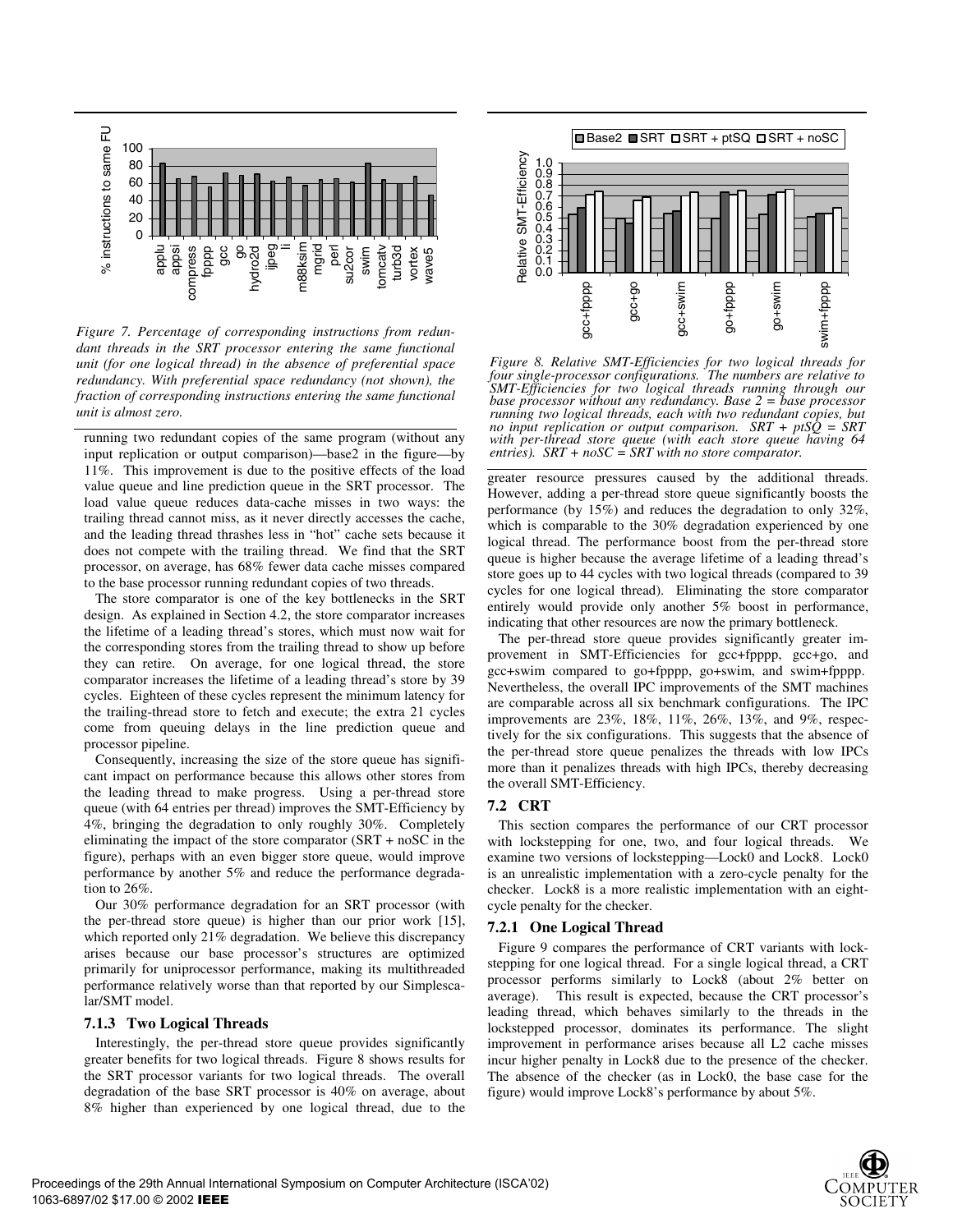

*Figure 9. Comparison of Relative SMT-Efficiencies of Lockstepped and CRT processors for one logical thread. The numbers are relative to lockstepped processor with zero-cycle penalty for the checker. Lock8 is the lockstepped processor with an eight-cycle penalty for the checker. CRT is the Chip-Level Redundantly Threaded processor. CRT + noSC is the CRT processor with no store comparator (SC).* 

## **7.2.2 Two logical threads**

*Figure 10* compares CRT variants with lockstepping for two logical threads. On average, CRT outperforms Lock8 by 10% and Lock0 by about 2%. This performance improvement arises due to the cache and misspeculation effects of CRT. First, the presence of multiple threads creates cache contention in the lockstepped processors (where both threads contend in both caches) but not in the CRT processors (where the trailing threads get their data solely via the load value queue, leaving each leading thread with exclusive use of one cache). As a result, the CRT processor incurs 61% fewer data cache misses. In addition, the larger number of misses in the lockstepped configuration increases the performance impact of the checker penalty.

Second, CRT trailing threads do practically no misspeculation, unlike the lockstepped processors on which both threads misspeculate equally. The CRT processor has 24% fewer squashed instructions compared to a lockstepped processor. The percentage is lower than 50% because the CRT leading thread does more misspeculation than a lockstepped processor thread. Relative to a lockstepped thread, the CRT trailing thread uses reduced resources, allowing the CRT leading thread to run faster and, thereby, misspeculate more.

Adding the per-thread store queue to the CRT processor further improves the performance by 6%, making the CRT processor 13% better in performance than Lock8 on average, with a maximum improvement of 22%. The average lifetime of a store in a CRT processor goes up to 69 cycles (compared to 39 cycles for SRT and 49 cycles for CRT with one logical thread), so clearly a bigger store queue helps. Eliminating the store comparator completely, as in the CRT + noSC configuration, would give it another boost of 6%.

## **7.2.3 Four Logical Threads**

Figure 11 compares the performance of CRT variants with lockstepping for four logical threads. Interestingly, unlike for two logical threads, CRT with a shared store queue performs similarly to Lock8. This result occurs because of the smaller number of entries per thread in the store queue. Thus, adding the per-thread store queue makes the CRT processor 13% better than Lock8 in performance on average, with a maximum improvement of 22%, which is similar to the improvements for two logical threads.



*Figure 10. Comparison of Relative SMT-Efficiencies of Lockstepped and CRT processors for two logical threads. The numbers are relative to lockstepped processor with zero-cycle penalty for the checker. Lock8 is the lockstepped processor with 8 cycle penalty for the checker. CRT is the Chip-Level Redundantly Threaded processor. CRT + ptSQ =CRT with per-thread store queue. CRT + noSC is the CRT processor with no store comparator (SC).*

Eliminating the store comparator, however, would only improve performance by another 2%.

#### **8. RELATED WORK**

Section 8.1 and 8.2 discuss related work in detecting faults in a single processor and dual processor systems, respectively. Section 8.3 discusses how our work relates to recent proposals for fault recovery.



*Figure 11. Comparison of Relative SMT-Efficiencies of Lockstepped and CRT processors for four logical threads. The numbers are relative to lockstepped processor with zero-cycle penalty for the checker. Lock8 is the lockstepped processor with 8 cycle penalty for the checker. CRT is the Chip-Level Redundantly Threaded processor. CRT + ptSQ =CRT with per-thread store queue. CRT + noSC is the CRT processor with no store comparator (SC).*

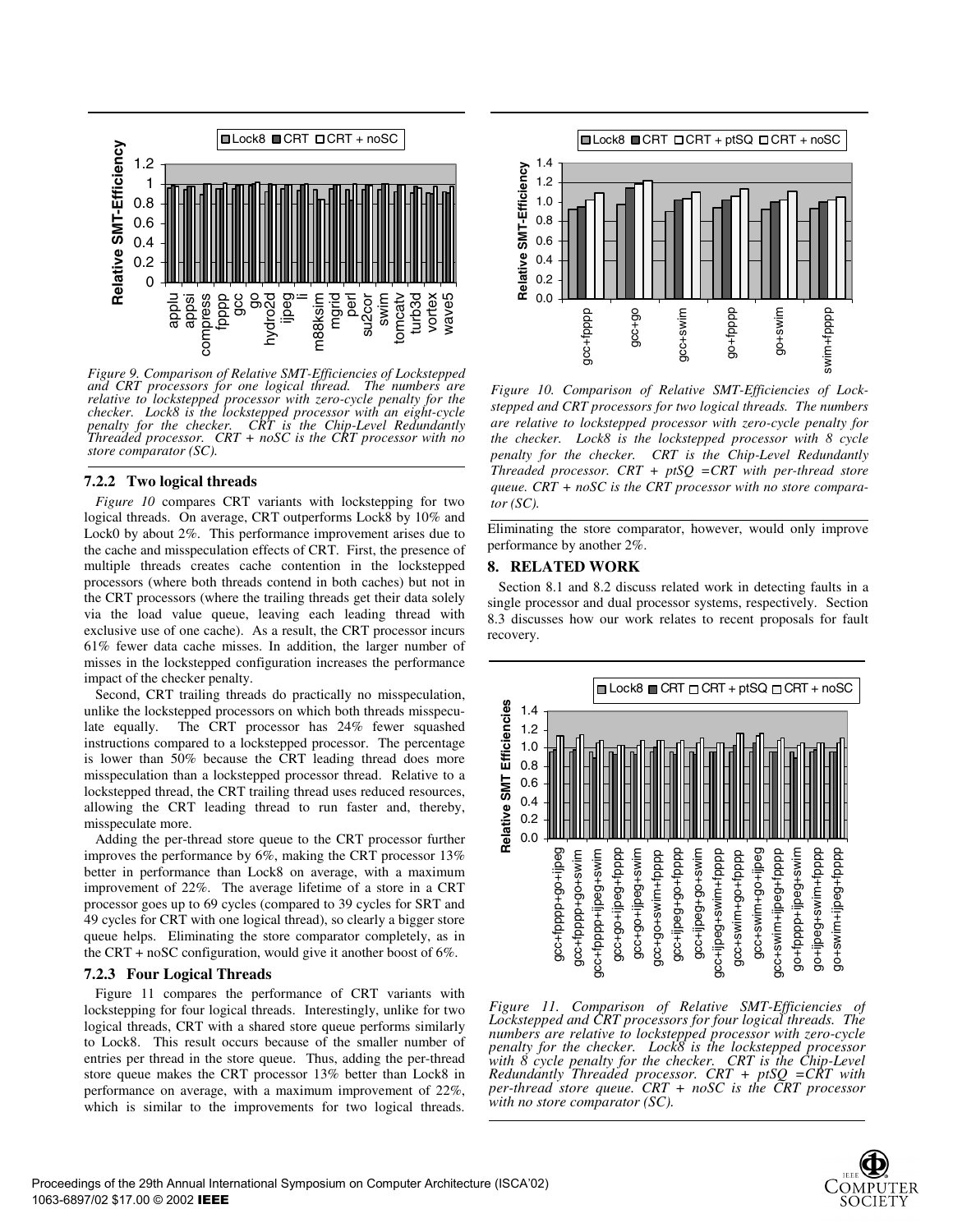#### **8.1 Fault Detection using a Single Processor**

Several researchers have proposed the use of RMT techniques in single-processor SMT devices to detect transient faults. Saxena and McCluskey [18] were the first to propose the use of SMT processors for transient fault detection. Subsequently, Rotenberg's AR-SMT [17] and our SRT design [15] expanded this idea and proposed mechanisms to efficiently implement RMT techniques on a single-processor SMT device. We improve upon this body of prior work in four ways. First, we uncovered subtle implementation complexities by attempting to design a single-processor RMT processor based on a pre-existing SMT core resembling a commercial-grade microprocessor. For example, we had to replace the branch outcome queue—used both by AR-SMT and SRT with a line prediction queue to help replicate the instruction stream in the redundant threads. Similarly, we found subtleties in the implementations of the load value replicator and store instruction comparator.

Second, we found that RMT techniques can incur a higher performance penalty for single-processor devices than previous studies on AR-SMT and SRT processors have demonstrated. Specifically, we find that the size of the store queue for the leading thread has a significant impact on the performance of singleprocessor RMT devices. This result led us to propose the use of per-thread store queues to enhance performance.

Third, we provide the first characterization of the performance of RMT devices with multithreaded workloads. We found that, with multithreaded workloads, the store queue size has a significantly higher impact on the performance of single-processor RMT devices. Nevertheless, with the use of per-thread store queues, the performance penalty of multithreaded workloads is similar to that of single-threaded workloads.

Finally, we demonstrated that even single-processor RMT devices could be modified effectively (e.g., with the use of preferential space redundancy) to significantly improve coverage of permanent faults, unlike prior work that only focused on transient fault detection for these devices.

Several researchers (e.g., [3,4,6,7,9,11]) have proposed a host of other non-multithreaded techniques for fault detection for uniprocessors.

#### **8.2 Fault Detection using Two Processors**

Lockstepped dual processors—both on a single die and different dies—have long been used for fault detection. Commercial faulttolerant computers used for mission-critical applications have typically employed two processors with cycle-by-cycle lockstepping, such as the IBM S/390 with the G5 processor [21] and the Compaq Himalaya system [30].

Recently, Mahmood and McCluskey [9], Austin [1], and Sundaramoorthy, et al. [26] proposed the use of RMT techniques on dualprocessor CMP cores. Mahmood and McCluskey's design uses a main processor core and a watchdog processor that compares its outputs with the outputs of the main processor. Austin's DIVA processor employs two processor cores—an aggressive highperformance processor, resembling a leading thread, and a lowperformance checker processor, resembling a trailing thread. Because the processor cores are different, Austin's DIVA processor can potentially detect design faults, in addition to transient and permanent faults. Sundaramoorthy, et al.'s Slipstream processor uses a variant of AR-SMT on CMP processors. Although a Slipstream processor improves fault coverage, it cannot detect all single transient or permanent faults because it does not replicate all instructions from the instruction stream.

We improve upon this body of work on fault detection using dual processor cores in two ways. First, we show that the efficiency techniques of SRT can be extended to dual-processor CMPs. Second, we compared the performance of these CRT processors with on-chip lockstepping, using both single-threaded and multithreaded workloads. We demonstrated that CRT processors provide little advantage for single-threaded workloads, but perform significantly better than lockstepped processors for multithreaded workloads.

## **8.3 Fault Recovery**

Recently, Vijaykumar et al. [29] proposed an architecture called SRTR, which extends SRT techniques to support transparent hardware recovery. SRTR compares instructions for faults before they retire and relies on the processor's intrinsic checkpointed state for recovery. Unlike SRTR, the RMT techniques in this paper assume that instructions are compared for faults after the instructions retire and rely on explicit software checkpoints (e.g., as in Tandem systems [30]) or hardware checkpoints (e.g., [25], [13]) for recovery.

## **9. CONCLUSIONS**

Exponential growth in the number of on-chip transistors, coupled with reductions in voltage levels, has made microprocessors extremely vulnerable to transient faults. In a multithreaded environment, we can detect these faults by running two copies of the same program as separate threads, feeding them identical inputs, and comparing their outputs, a technique we call Redundant Multithreading (RMT).

This paper studied RMT techniques in the context of both singleand dual-processor simultaneous multithreaded (SMT) single-chip devices. Using a detailed, commercial-grade, SMT processor design we uncovered subtle RMT implementation complexities in the implementation of the load value queue, line prediction queue, and store comparator—structures that were necessary for efficient implementation of a single-processor RMT device.

We found that RMT techniques may have a more significant performance impact on single-processor devices than prior studies indicated. RMT degraded performance on single-threaded and multithreaded workloads on a single processor on average by 30% and 32%, respectively, noticeably higher than prior studies indicated. We also found that the store queue size could have a significant impact on performance. Because simply increasing the store queue size is likely to impact the processor cycle time, we proposed the use of per-thread store queues to allow greater number of store queue entries per thread.

We also demonstrated that a single-processor RMT device could not only cover transient faults, but could also significantly improve its permanent fault coverage by using a technique called preferential space redundancy. Preferential space redundancy directs a processor to choose space over time redundancy, given a choice between the two.

Although RMT techniques could be a significant performance burden for single-processor SMT devices, we found that a novel application of RMT techniques in a dual-processor device, which we term chip-level redundant threading (CRT), showed higher performance than lockstepping, especially on multithreaded workloads. We demonstrated that a CRT dual processor outperforms a pair of lockstepped CPUs by 13% on average (with a maximum improvement of 22%) on multithreaded workloads. This makes CRT a viable alternative for fault detection in upcoming dual-processor devices.